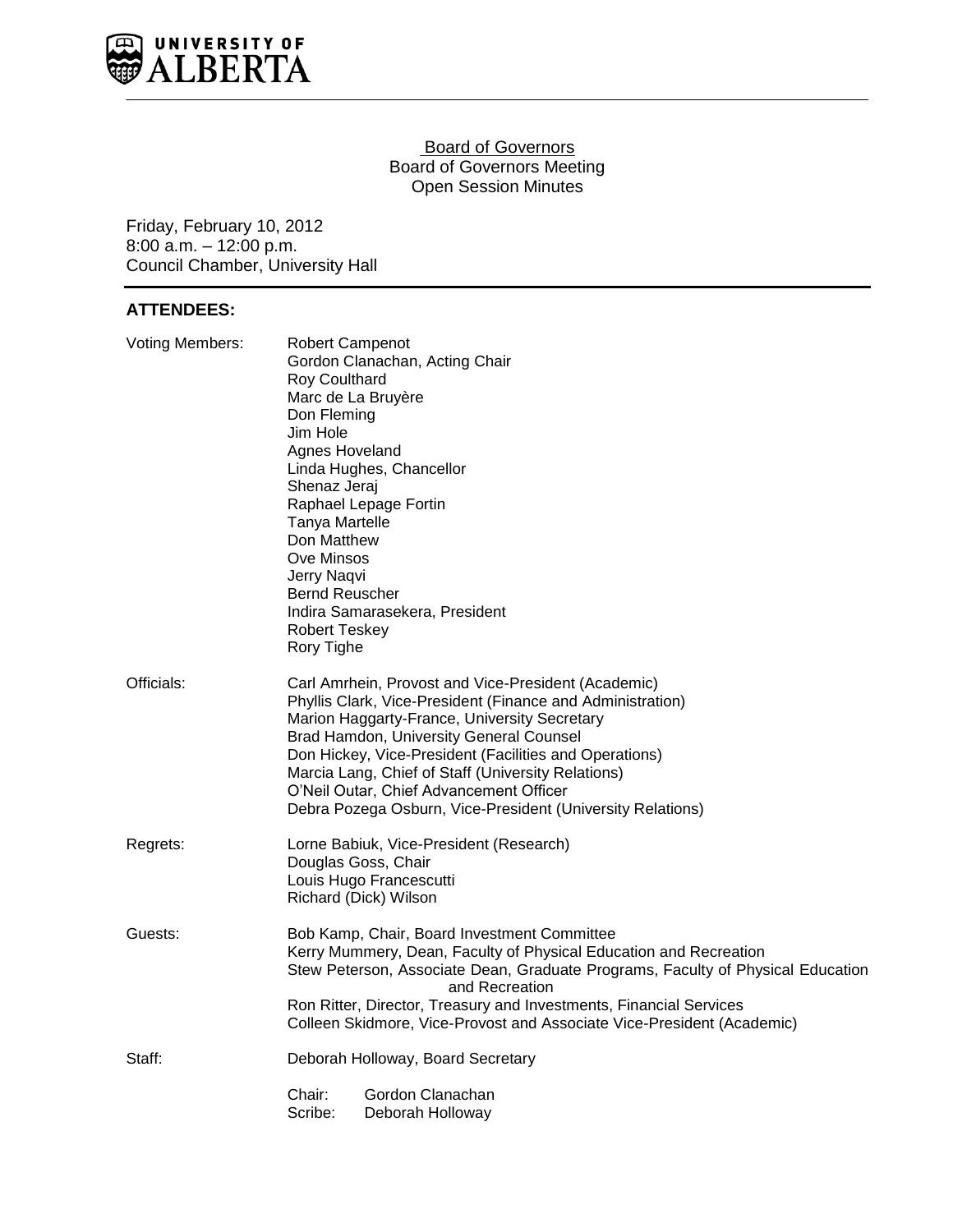### **OPENING SESSION**

### **1. Chair's Session**

### 1.1 Call to Order and Confirmation of Quorum

Ms Holloway confirmed that the attendance constituted quorum. The Acting Chair called the meeting to order at 8:00 a.m.

### 1.2 Approval of Public Session Agenda

Motion: Matthew/Teskey

THAT the Board of Governors approve the Open Session Agenda, as circulated.

**CARRIED**

### 1.3 Conflict of Interest – Opportunity for Declaration Related to the Agenda

The Acting Chair made note of the following:

- o The University of Alberta has policy and procedure in place for Conflict of Interest and Conflict of Commitment, and Board members make annual disclosures.
- o In addition, Board members must declare any conflict related to the Board Agenda of each meeting and, in the event of such conflict, absent themselves from the discussion and voting on the item.
- o The *Post-Secondary Learning Act,* Section 16(5) states that: *The members of the board must act in the best interests of the university.*

The Acting Chair invited members to declare conflicts of interest related to the Open Session Agenda of the meeting. The Acting Chair observed no declarations and declared that the question was duly asked and answered.

#### 1.4 Acting Chair's Remarks

The Acting Chair welcomed Board Members, guests and members of the public to the Board meeting. He addressed the following items:

- Douglas O. Goss, QC was appointed Chair of the Board of Governors and Richard (Dick) Wilson QC was appointed as a Public Member.
- The dinner attended by Committee Chairs with NASA and AASUA held on January 31. , 2012.
- Upcoming Board events.
- Extended congratulations to Bernd Reuscher who has been awarded The Order of Merit of the Federal Republic of Germany.

# 2. Report of the President

Agenda documentation is attached to the Official Minutes as **Item 2.**

In addition to her written report to the Board, President Samarasekera included verbal remarks regarding the following:

 She extended her gratitude to Mr Gordon Clanachan for his service as Acting Board Chair since the retirement for former Board Chair, Brian Heidecker. The President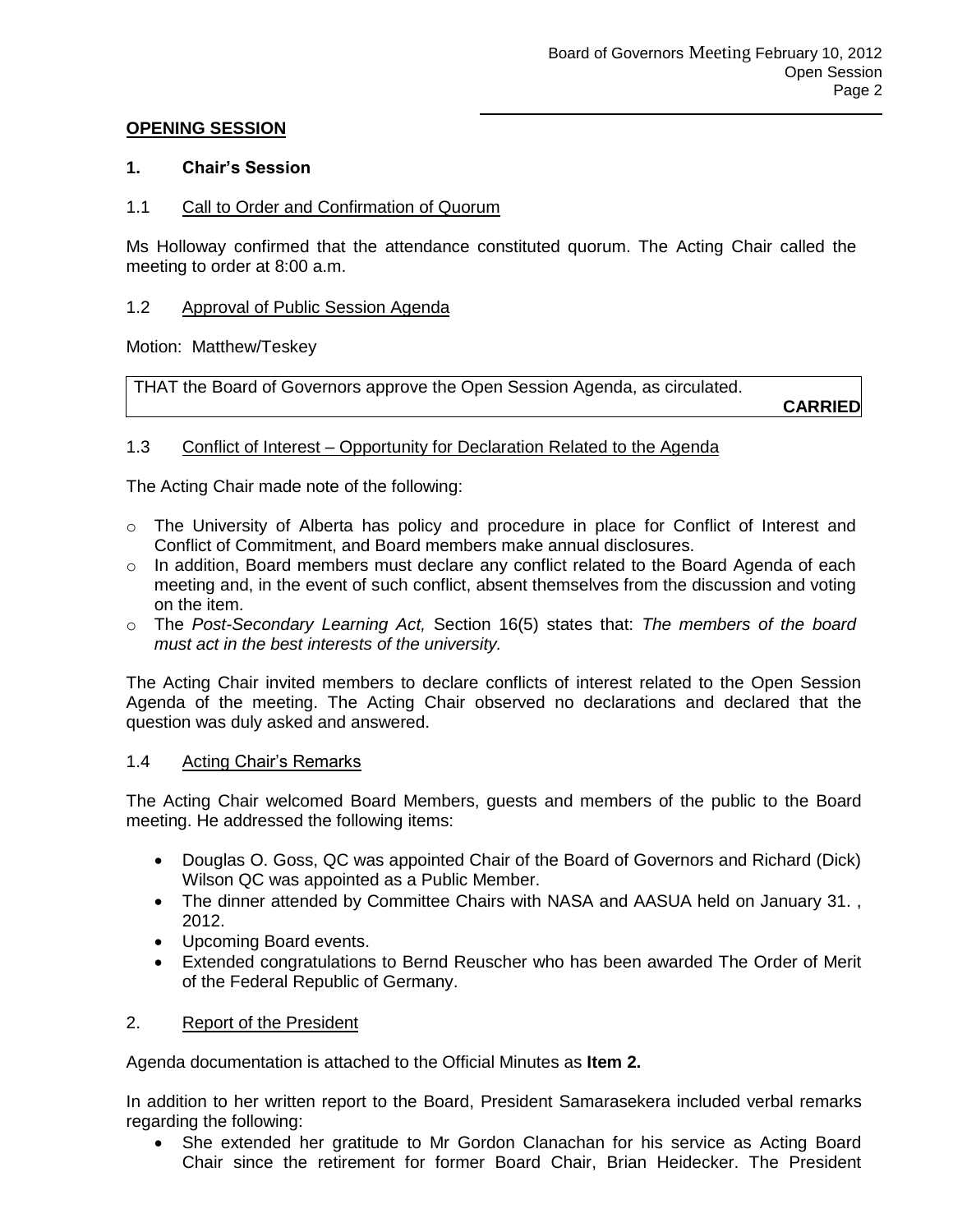reported that recently appointed Board Chair, Douglas Goss, had held meetings with the senior administrative team and with the staff associations' leadership.

- The President noted that the recently delivered Throne Speech highlighted Postsecondary education and research as a major theme. The Government recognized the post-secondary sector as a key driver of a robust knowledge-inspired economy. They also committed to attracting the world's top talent to Alberta to contribute to the research agenda that will position the province as an international leader in helping to solve some of the world's challenges in energy, water, food, health and improving our quality of life.
- In its budget, the government has pledged a 2% increase to funding to post-secondary institutions for the next three years.
- The President provided a report regarding the opening of Edmonton Clinic Health Academy, noting that the Premier was in attendance, along with 33 other Government of Alberta officials. The remarks by the Premiers and Minister Horne indicated that the province is fully onside with the University's vision of interdisciplinary and interprofessional health education. The President extended her thanks to Don Hickey, Jane Drummond, and Martin Ferguson-Pell for their leadership over the last five years in bringing in the project on-time and under budget.
- The University signed a Memorandum of Understanding (MOU) this week with Tsinghua University in China. Through this MOU, our two universities will lead joint research, development and commercialization of energy and environment technologies in China and in Canada.
- The President reminded Members of the Water Initiative Event, scheduled for March 1, 2012 at 3:00 pm. She noted that there are four academic leads for the initiative which addresses some of the critical water-related issues, which range from social/cultural/policy to science/technology. The day will include special honorary degree conferral of three outstanding leaders in the area of water research, public policy and industry.
- The 3M National Teaching Fellowships are Canada's most prestigious teaching award only 10 are awarded each year. This year, the University has been awarded an unprecedented four 3M Teaching fellows. Our 3M Teaching Fellows are: Sarah Forgie, Faculty of Medicine and Dentistry; Charles Lucy, Department of Chemistry; Toni Samek, School of Library and Information Studies; and Connie Varnhagen, Department of Psychology.
- The President reported that the previous week 5,000 University of Alberta students, faculty and staff joined together to reclaim the Guinness World Record for world's largest dodgeball game from our rivals, the University of California, Irvine. She acknowledged the work of the Students' Union and the Dean of Students office for organizing another successful event.

# **3. Approval of the Public Session Minutes of December 9, 2011**

Motion: Teskey/Naqvi

THAT the Board of Governors adopt the Open Session Minutes of its meeting on December 9, 2011.

**CARRIED**

# **ACTION ITEMS**

# **4. Report of the Finance and Property Committee**

4.1 Student Consultation Process Regarding Tuition, Residence and Mandatory Non-Instructional Fees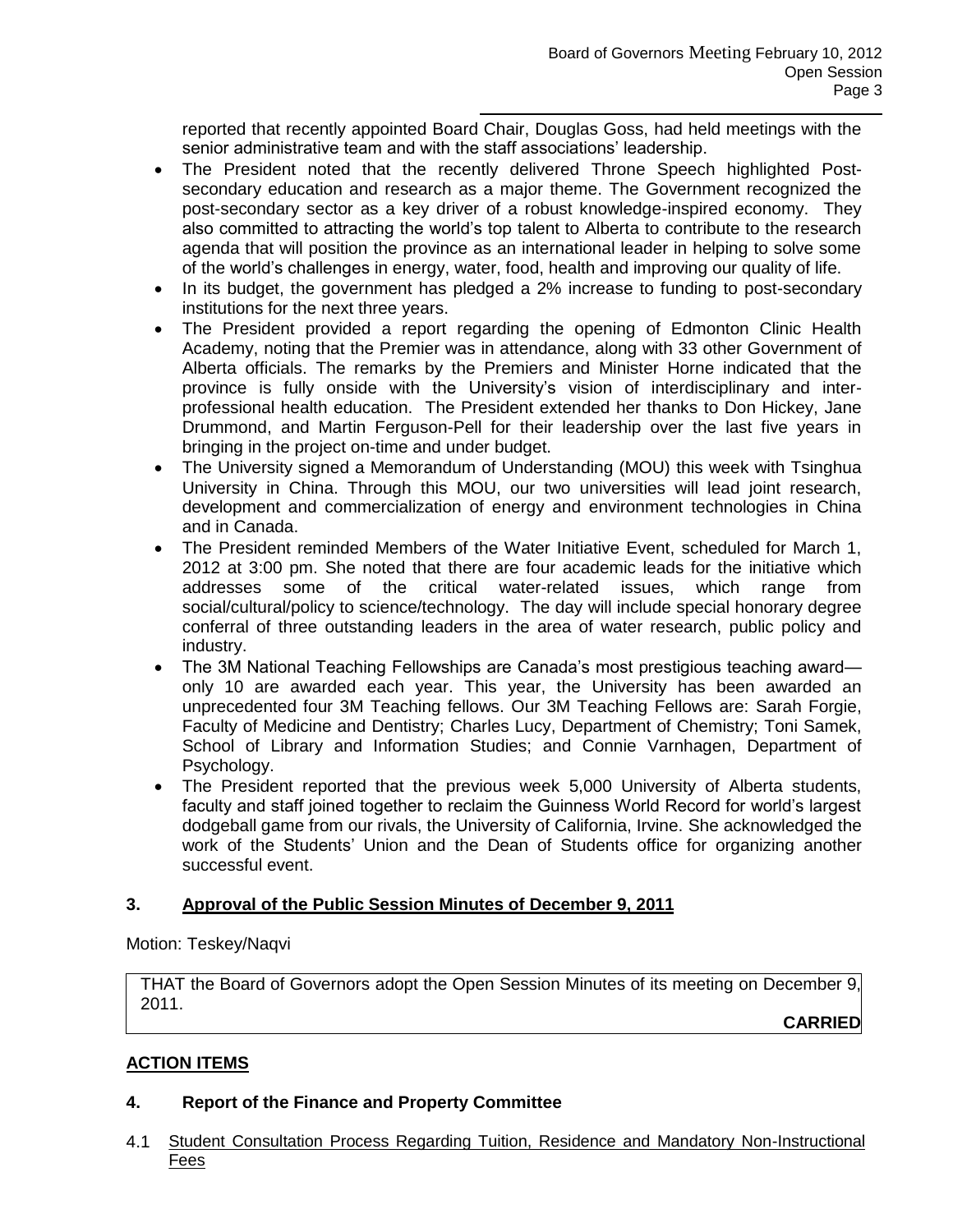Agenda documentation is attached to the Official Minutes as **Item 4.1**.

*Presenters:* Carl Amrhein, Provost & Vice-President (Academic); Phyllis Clark, Vice-President (Finance and Administration); Roy Coulthard, President, Graduate Students' Association; and Rory Tighe, President, Students' Union

### *Purpose of the Proposal:*

To:

- 1. respond to a letter from the Students' Union requesting a set of principles regarding the introduction of any new Mandatory Non-Instructional Fees (MNIF)
- 2. respond to the request by the Minister of Advanced Education and Technology to provide information by February 1, 2012 on the consultation process with students regarding MNIF
- 3. rescind the' Church/Minsos' Motion of May 5, 2000
- 4. approve a Motion that allows for a regular annual increase to MNIF of up to and including the Alberta Consumer Price Index (CPI) unless a greater increase is approved by the Board by separate Motion in a given year
- 5. receive for information the University's proposed consultation process with students regarding changes to tuition fees, residence fees, and mandatory non-instructional fees as reflected in the attached committee terms of reference.

### *Discussion:*

The Acting Chair introduced the item, noting that no new fees or changes to fees are involved, adding that the purpose is to bring consistency to the consultation process with students regarding tuition and fee increases and ensure that the University's governance approval processes for tuition and fees are consistent with Provincial legislation and University policy and procedure.

With the aid of a powerpoint presentation, Ms Clark reviewed the background of the proposal, noting the request from the Students' Union regarding a set of principles for the introduction of new MNIF as well as the Minister of Advanced Education and Technology's request for information regarding a formal consultation process with students on this matter. She indicated that the proposal is intended to bring consistency to the consultation process with students regarding tuition and fee increases, ensuring the processes are also consistent with Provincial legislation and University policy and procedure.

Dr Amrhein reviewed the details of the proposal, emphasizing that Administration is not attempting to deregulate mandatory non-instructional fees. He informed the Committee of the establishment of a third Budget Advisory Committee (in addition to the Tuition Budget Advisory Committee (TBAC) and Residence Budget Advisory Committee (RBAC)) on MNIF called the Mandatory Non-Instructional Fees Budget Advisory Committee (MBAC). These three committees will represent the formal consultation process between the University and students in consulting, reviewing and discussing proposed changes to tuition, residence fees, and MNIF. Dr Amrhein also noted that it is the position of the Administration that the "Church/Minsos" Motion of 2000 is inconsistent with best practices and that a student referendum for proposed increases to MNIF above Alberta Consumer Price Index (CPI) could bind the hands of a future Board of Governors.

Mr Tighe presented the Students' Union (SU) response to the proposal, expressing that the SU believes the proposal represents a step back in the institution's partnership with students by eliminating the requirement for a student referendum in the event of an extraordinary increase to MNIF. Mr Tighe suggested that incorporating formal student consultation and the potential for a student referendum in the event of extraordinary increases to MNIF or the creation of a new MNIF would not constitute loss of authority of the Board, adding that, as a public Board, Members should not be sheltered from disagreement between students and administration.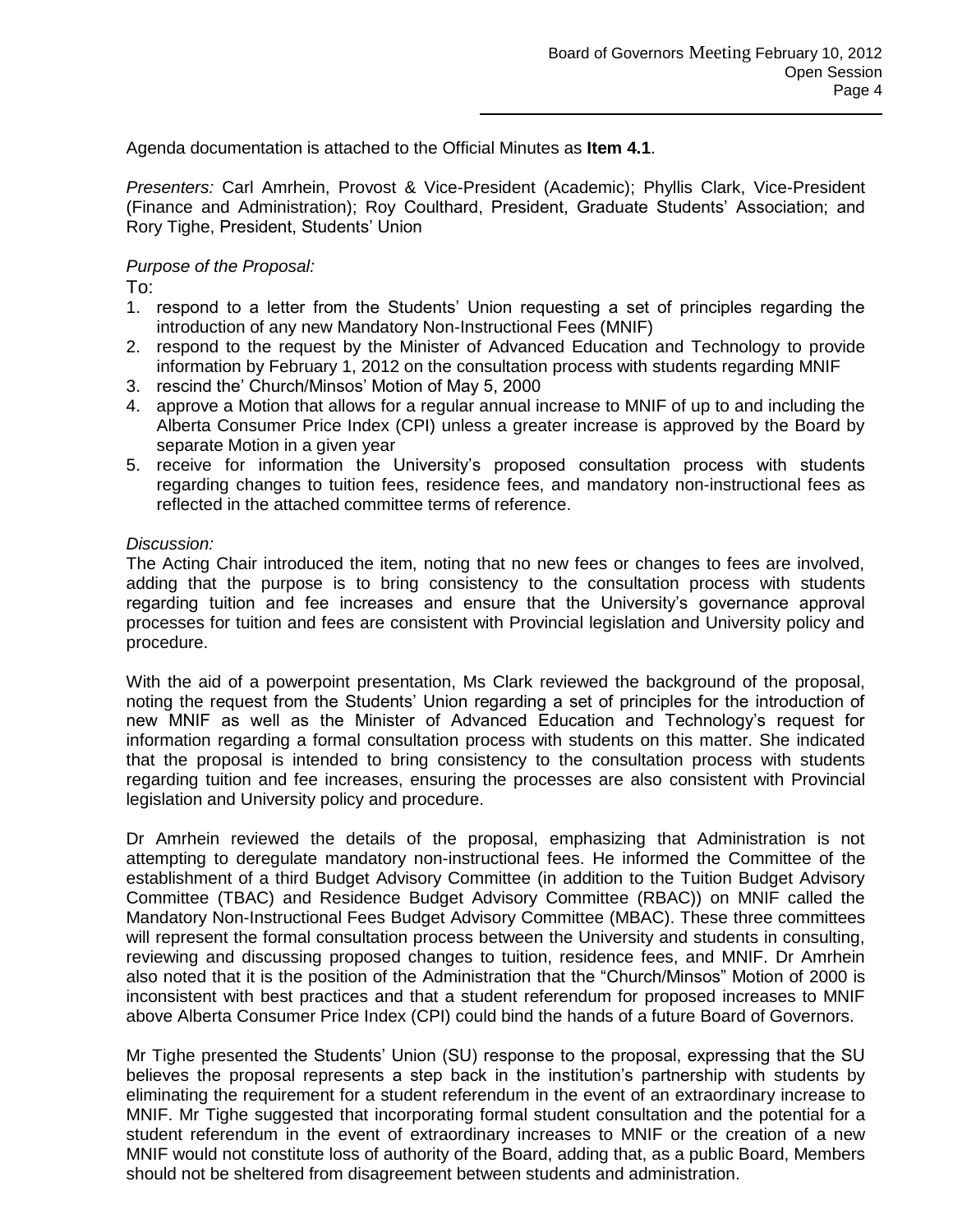Mr Coulthard presented the Graduate Students' Association (GSA) response to the proposal, indicating that the GSA broadly supports the "Church/Minsos" Motion and is opposed to its rescission. He also indicated that the GSA supports MNIF for new, value-added fees, noting that the Common Student Space, Sustainability and Services (CoSSS) Fee was an anomalous fee to pay for services previously covered by operating grants. He expressed the GSA's support for student consultation through the three Budget Advisory Committees. He added, however, that the rescission of the "Church/Minsos" motion would have the potential to negatively impact the relationship between students and the Board of Governors that could prove to be a future liability.

Mr Minsos noted that the original motion did not make referenda mandatory but allowed for them to proceed. He acknowledged that while the language in the motion lacked clarity regarding intent, he suggested a revision for clarity, rather than rescission. He noted that while student action should not be allowed to tie the hands of future Boards of Governors, neither should Boards be able to prevent student referenda.

Discussion ensued regarding the whether the proper time to undertake such a proposal might be when the Institution faced financial crisis, whether the opportunity existed to effectively split the motion, clarity regarding the existing consultative process and the process now proposed, the impact of student referenda on decision making, and the Board's authority.

Motion: Hole/Teskey

THAT the Board of Governors, on the recommendation of the Board Finance and Property Committee, rescind the "Church/Minsos" Board-approved Motion of May 5, 2000 regarding the Indexing of Mandatory Non-Instructional Fees; and

THAT the Board of Governors, on the recommendation of the Board Finance and Property Committee, approve the annual adjustment of all Mandatory Non-Instructional Fees (MNIF), as determined by Administration, up to and including the Annual Alberta Consumer Price Index and that the MNIF be reported for information to the GFC Academic Planning Committee, the Board Finance and Property Committee, and the Board of Governors on an annual basis.

#### **CARRIED**

Mr Coulthard, Mr Minsos, Mr Tighe and Mr Lepage Fortin Opposed

#### 4.2. Physical Activity and Wellness Centre – Capital Expenditure Authorization Request

Agenda documentation is attached to the Official Minutes as **Item 4.2.**

*Presenter:* Don Hickey, Vice-President (Facilities and Operations)

*Purpose of the Proposal:* To obtain the Board of Governors approval of the expenditure of \$57,000,000 to complete the construction of the Physical Activity and Wellness (PAW) Centre.

#### *Discussion:*

Mr Hickey introduced the item, noting the PAW Centre project will strengthen access to academic programs; provide student social space and afford health and wellness opportunities for staff, faculty, alumni and the community. The project includes renewal of some of the existing Physical Education and Recreation facilities to integrate with new construction. The project will also include an expansion to The Steadward Centre and addresses some of the University's deferred maintenance liability. The project is scheduled for completion in August 2014.

Mr Coulthard and Mr Tighe expressed strong support for the project.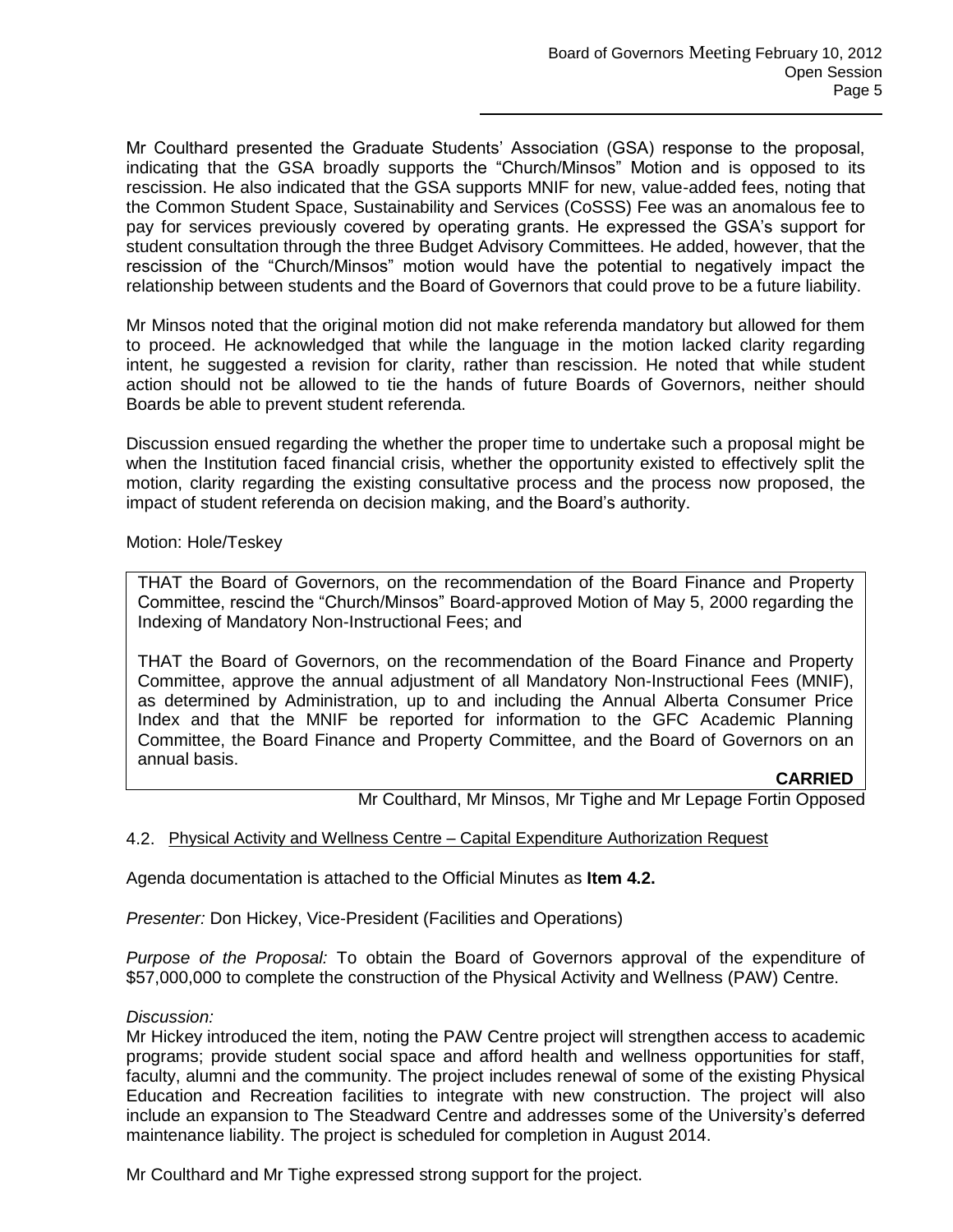Mr. Hickey responded to questions and comments regarding the following matters: whether the total cost includes equipping the fitness centre; and the role of physical education and health and wellness in the achievement of the University's academic mission.

# Motion: Tighe/Coulthard

THAT the Board of Governors, on the recommendation of the Board Finance and Property Committee, approve an additional supplemental expenditure of fifty-three million seven hundred and fifty thousand dollars (\$53,750,000) in Canadian funds for a total revised project cost of fifty-seven million (\$57,000,000), for the construction of the Physical Activity and Wellness (PAW) Centre.

**CARRIED**

#### 4.3. Physical Activity and Wellness Centre – Borrowing Resolution

Agenda documentation is attached to the Official Minutes as **Item 4.3.**

*Presenters:* Don Hickey, Vice-President (Facilities and Operations)

*Purpose of the Proposal:* To obtain financing for the student-fee-supported portion of the design and construction of the Physical Activity and Wellness Centre project.

#### *Discussion:*

Mr Hickey presented the proposal. Discussion on this proposal took place under Item 4.2 above.

#### Motion: Teskey/Coulthard

THAT the Board of Governors, on the recommendation of the Board Finance and Property Committee, execute a Borrowing Resolution requesting approval of mortgage financing for the design and construction of the Physical Activity and Wellness Centre project for a total borrowing amount not to exceed Thirty Million Dollars (\$30,000,000) in Canadian funds for a term of not more than thirty-five (35) years at an interest rate of not more than six and one quarter percent (6.25%).

**CARRIED**

# **5. Report of the Investment Committee**

#### 5.1 Unitized Endowment Pool (UEP) Spending Policy

Agenda documentation is attached to the Official Minutes as **Item 5.1**.

*Presenter:* Bob Kamp, Chair, Board Investment Committee; Phyllis Clark, Vice-President (Finance and Administration)

*Purpose of the Proposal:* To update the UEP Spending Policy. While the proposed changes can be described as "housekeeping" in nature, as recommended in the Auditor General's Report, the policy clarifies how endowment related expenditures are funded in years where endowment earnings are insufficient to meet approved spending allocations.

#### *Discussion:*

Ms Clark reported that the proposal is in response to a recommendation by the Auditor General.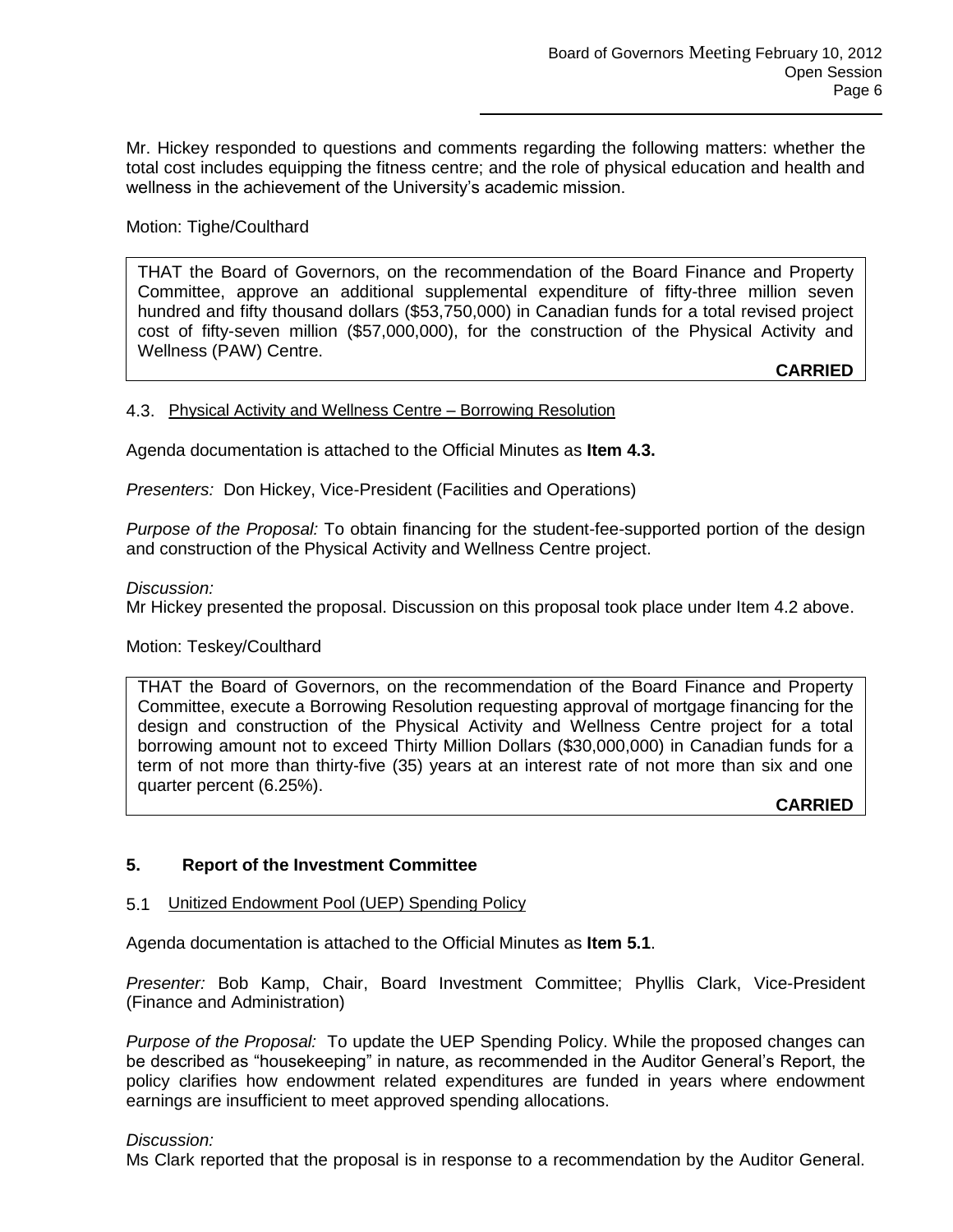Mr Kamp added that the proposal clarifies wording regarding the spending policy encroaching on the endowment.

Motion: Teskey/ Hole

THAT the Board of Governors, on the recommendation of the Investment Committee, approve the revised UEP Spending Policy, as set forth in Attachment 1 to the agenda documentation. **CARRIED**

# **6. Report of the Learning and Discovery Committee**

6.1 Proposal for a Master of Coaching (MCoach) Offered by the Faculty of Physical Education and **Recreation** 

Agenda documentation is attached to the Official Minutes as **Item 6.1**.

*Presenter:* Carl Amrhein, Provost and Associate Vice-President (Academic)

*Purpose of the Proposal:* To offer a MCoach degree to students seeking high-quality graduate education in sport coaching and related topic areas

#### *Discussion:*

Mr Minsos introduced the item. Dr Amrhein noted that the result would be the ability to develop coaches well prepared for careers in the field of advanced and professional sport coaching, primarily at post-secondary institutions and within the amateur sport system.

Motion: Minsos/ Reuscher

THAT the Board of Governors, on the recommendation of the Board Learning and Discovery Committee, approve the proposed (new) Master of Coaching (MCoach) degree program, as set forth in Attachment 1, to take effect in September, 2012.

**CARRIED**

#### **INFORMATION REPORTS**

#### 7. Report of the Finance and Property Committee

Mr Gordon Clanachan, Chair of the Finance and Property Committee presented the Committee's Report to the Board of Governors, a copy of which is attached to the Official Minutes as **Item 7**.

8. Report of the Human Resources and Compensation Committee

Mr Marc de La Bruyère, Chair of the Human Resources and Compensation Committee presented the Committee's Report to the Board of Governors, a copy of which is attached to the Official Minutes as **Item 8.**

9. Report of the Board Investment Committee

Mr Bob Kamp, Chair of the Investment Committee presented the Committee's Report to the Board of Governors, a copy of which is attached to the Official Minutes as **Item 9.**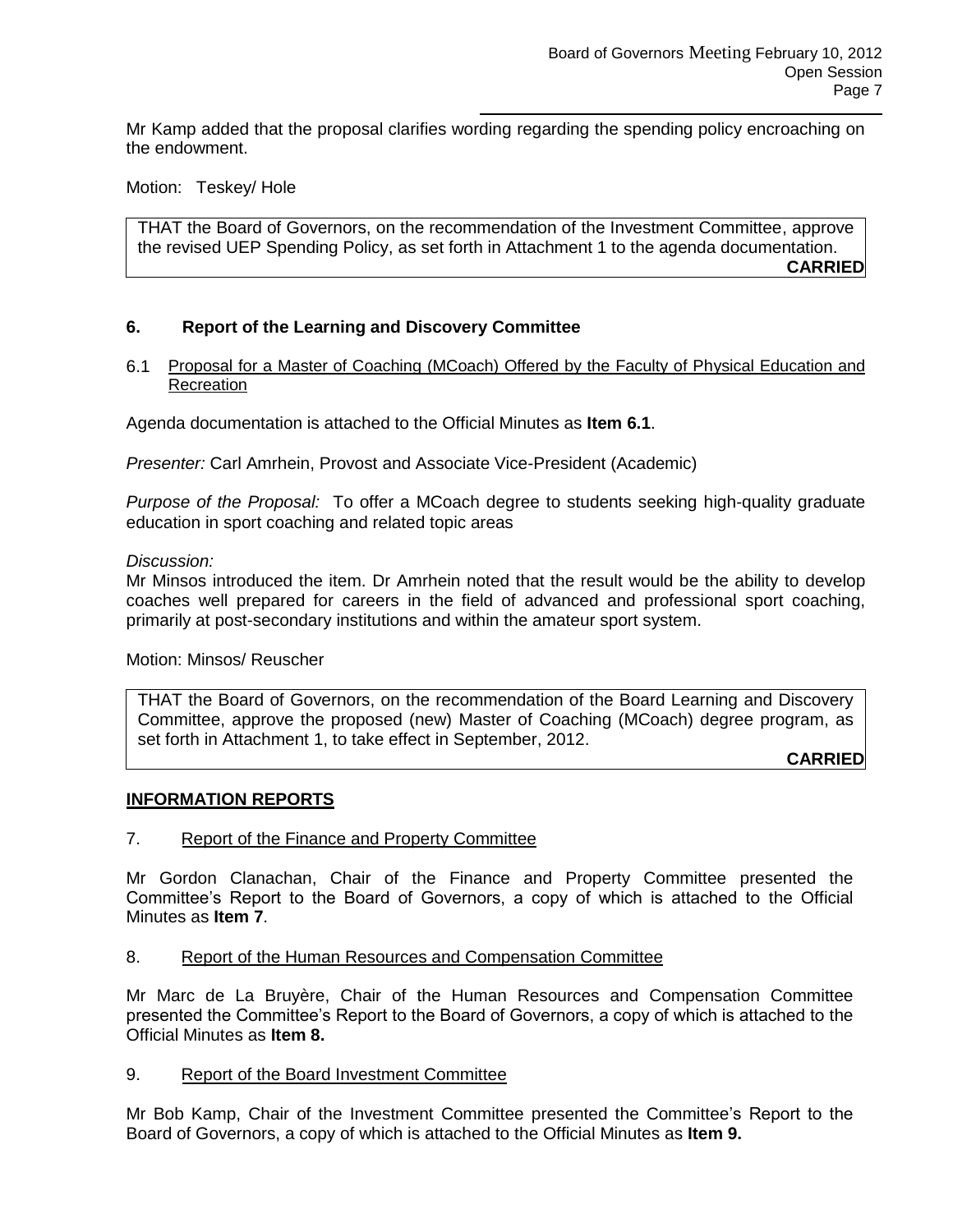# 10. Report of the Learning and Discovery Committee

Mr Ove Minsos, Chair of the Learning and Discovery Committee presented the Committee's Report to the Board of Governors, a copy of which is attached to the Official Minutes as **Item 10.**

# **11. REGULAR REPORTS**

# 11.1 Report of the Chancellor

Ms Linda Hughes, Chancellor, presented her report to the Board of Governors. The report is attached to the Official Minutes as **Item 11.1**.

The Chancellor responded to question regarding the status of the search for the next Chancellor by outlining the process to date, input sought and received, and the next steps. Nominations close February 28, 2012.

### 11.2 Report of the Alumni Association

Mr Jim Hole, Alumni Association Representative presented the Alumni Association Report to the Board of Governors. The report is attached to the Official Minutes as **Item 11.2.**

### 11.3 Report of the Students' Union (SU)

Mr Rory Tighe, Students' Union President, presented the Students' Union Report to the Board of Governors. The report is attached to the Official Minutes as **Item 11.3.**

# 11.4 Report of the Graduate Students' Association (GSA)

Mr Roy Coulthard, President, Graduate Students' Association, presented the Graduate Students' Union Report to the Board of Governors. The report is attached to the Official Minutes as **Item 11.4.**

Mr Coulthard provided clarification regarding the training provided to Graduate Students who wish to stand for elected office.

# 11.5 Report of the Association of Academic Staff of the University of Alberta (AASUA)

Dr Bob Campenot, AASUA Representative, presented the report to the Board of Governors. The Report is attached to the Official Minutes as **Item 11.5.**

# 11.6 Report of Non-Academic Staff Association (NASA)

Ms Tanya Martelle, NASA Representative, presented the report to the Board of Governors. The Report is attached to the Official Minutes as **Item 11.6.**

# 11.7 Report of the General Faculties Council (GFC)

The Report was placed before Members. A Member requested that, as this report is so detailed, in future it be distributed with the Agenda package to allow sufficient time for review. The report is attached to the Official Minutes as **Item 11.7.**